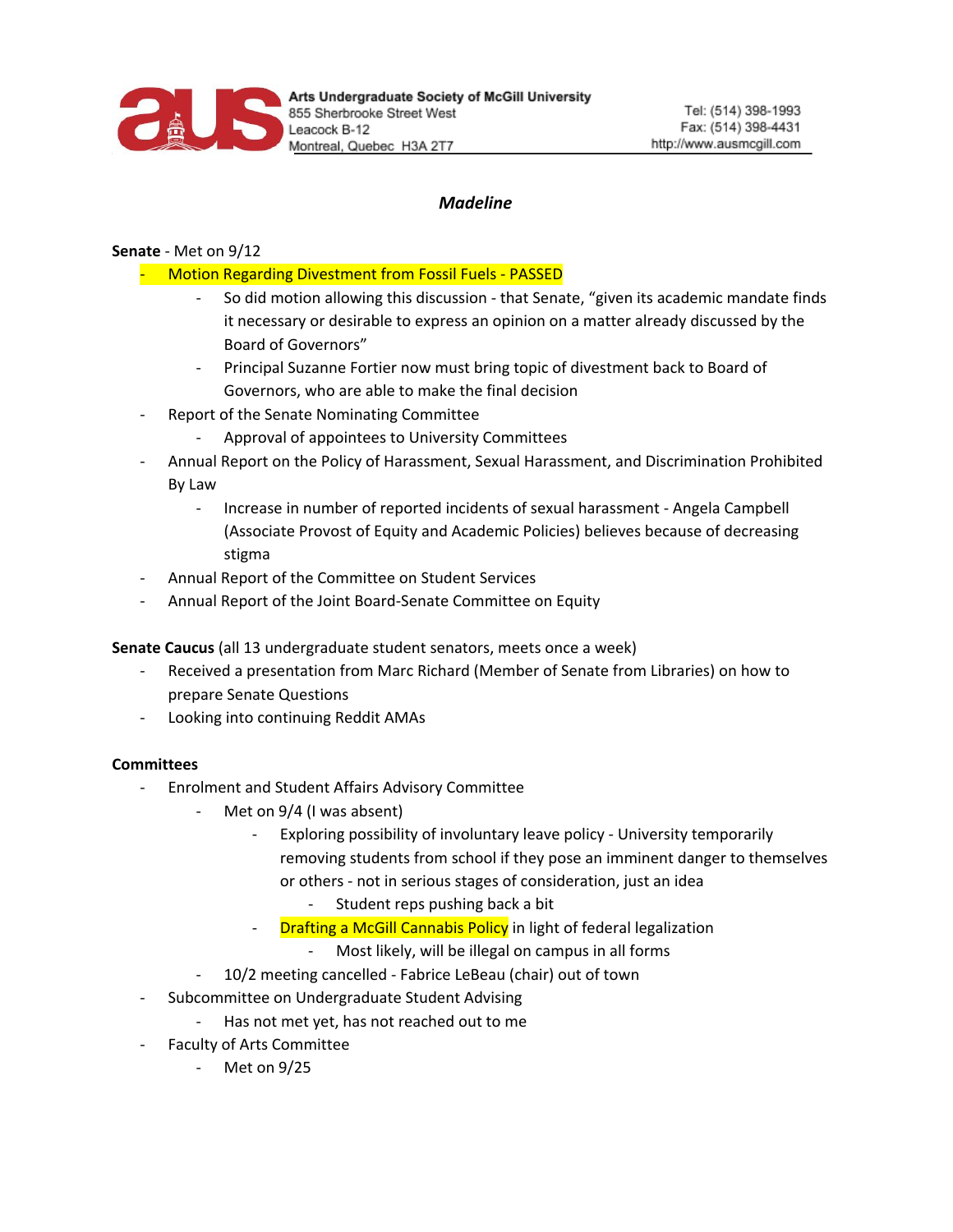Passed Motion to Add Opt-outable Waitlists to Courses in the Faculty of Arts (more below)

### **Personal Projects**

#### **Waitlists**

- Passed motion above! Finally!
- Next steps: meeting with interim Associate Dean of Student Affairs (Arts) Miranda Hickman soon to adapt motion into university policy. Will disseminate to all administrative members of Faculty of Arts and will be following up to ensure policy is enforced. Ideally, all courses for which a professor does not explicitly opt out of adding one to, will have a waitlist soon beginning Winter 2019.

### Open Educational Resources (OERs)

- Working with Science Senator Monique Morin to develop sets of OERs for specific classes in Arts and Sciences
- Will be targeting specific classes, asking profs if they're interested, and hiring students through the SSMU Library Improvement Fund to help compile the resources
- Hope to pilot in a class for Winter 2019, PHYS 101 in Fall 2019

### *Ommu-Kulsoom*

#### **Committees**

- **● McGill Athletics and Recreation Advisory Board (MARAB)**
	- While the MARAB has not met yet I attended a meeting with Tre on September 19th with the director of the Athletics department. We discussed students concerns regarding athletics. As well as, how the department could be more active on campus and interact with the student body to update them on the new improvements and programs they have been implementing to make the athletics and recreation facilities more accessible.
		- They now have a gender neutral changing room
		- Individual work out pods that are fully equipped and can be booked
	- We are currently working on a survey to send out to all SSMU members to gage what other kinds of projects and services they would want to see implemented within the Athletics department as well as any other improvements that can be made around its facilities
	- The Athletics department directors were very receptive to concerns brought up by Tre and myself regarding their lack of presence on campus and their lack of engagement with the majority of the student body. They very much wish to work on improving their interactions with students and have an open channel of communication with students on a more consistent basis. They are working on a media campaign as well as reaching out to faculty associations to gain access to their listservs and be able to inform students of all the changes and improvements being implemented within McGill Athletics.